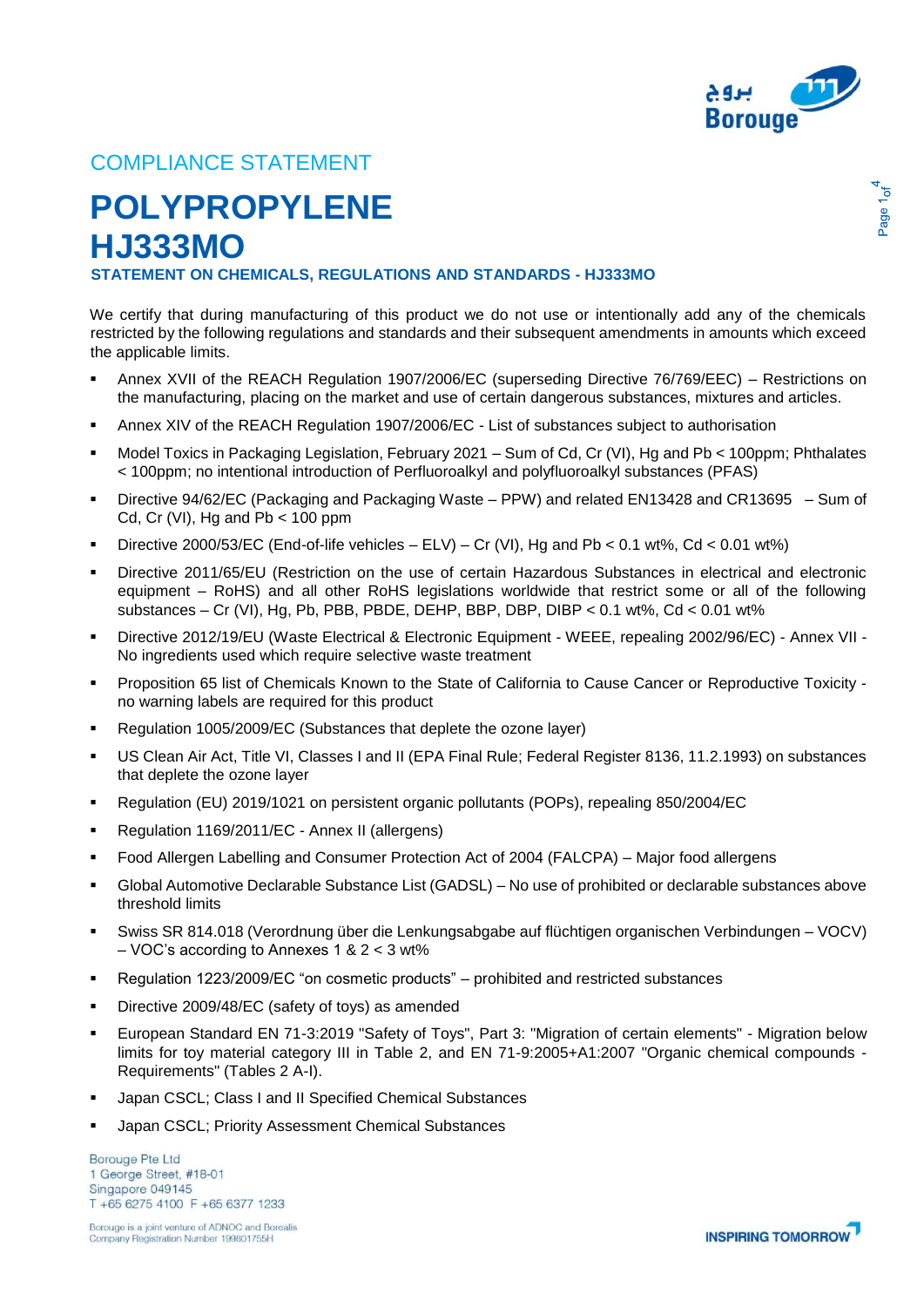

**Japan PRTR law; Class I and II Designated Chemical Substances** 

Regarding classification of the above product according to Singapore Standard SS 586 : Part 2 : 2014 (Globally Harmonized System of classification and labeling of chemicals – Singapore adaptations), reference is made in

the Safety Information Sheet for the above product.

We also certify, that during the manufacturing of the above product, we do not use or intentionally incorporate into it any of the following materials:

Acrylamide Acrylonitrile or Polyacrylonitrile Aromatic Amines (restricted in Regulation 1907/2006/EC, Annex XVII) Artificial Musks Asbestos Azocolorants (restricted in Regulation 1907/2006/EC, Annex XVII) Azodicarbonamide, semicarbazide Benzophenones (e.g. 4-MBP, 4-HBP, 2,2´-Dimethoxy-2-phenylacetophenone) BHA or BHT Biocides (Pesti-, Herbi-, Insecti-, Fungi-, Bactericides) Bisphenols and their compounds (e.g. Bisphenol-A; NOGE, BFDGE, BADGE) Brominated flame retardants (e.g. PBB, PBDE) CFC, HCFC Chlorinated organic compounds Chlorophenols (e.g. Pentachlorophenol (PCP), 2,4,5-trichlorophenol, 6-chloro-O-cresol and derivatives) Citrates (e.g. Triethyl citrate, Tributyl citrate, ATEC, ATBC) Colophony (rosin) CMR substances Categories 1A, 1B according to Regulation 1272/2008/EC 4,4'-Diaminodiphenylmethane (MDA) Di-2-ethyl-hexyl maleate (DEHM) Dimethylfumarate (DMF), Dibutylfumarate 1,4-Dioxane Endocrine disruptors: Category 1 substances in the European Commission EDS database or substances identified as ED at EU level 2-Ethylhexanoic acid, Ethoxyquin, ITX, Thiurams Formaldehyde Fragrances Furfural Flame retardants (halogenated or phosphorus based) Genetically modified materials (GMO) Glycol ethers (EGME, EGMEA, EGEE, EGEEA) Glyoxal Antimony, Arsenic, Beryllium, Bismuth and its compounds Gold, Indium, Nickel, Palladium and its compounds Selenium, Silver, Tellurium, Thorium; 3TG: Tin, Gold, Tantalum, Tungsten Isocyanates / Polyurethanes Mechanically Recycled Materials Maleic acid, Maleic anhydride Methyl Ethyl Ketone (MEK) Methyl Isobutyl Ketone (MiBK) Melamine, Cyanuric acid

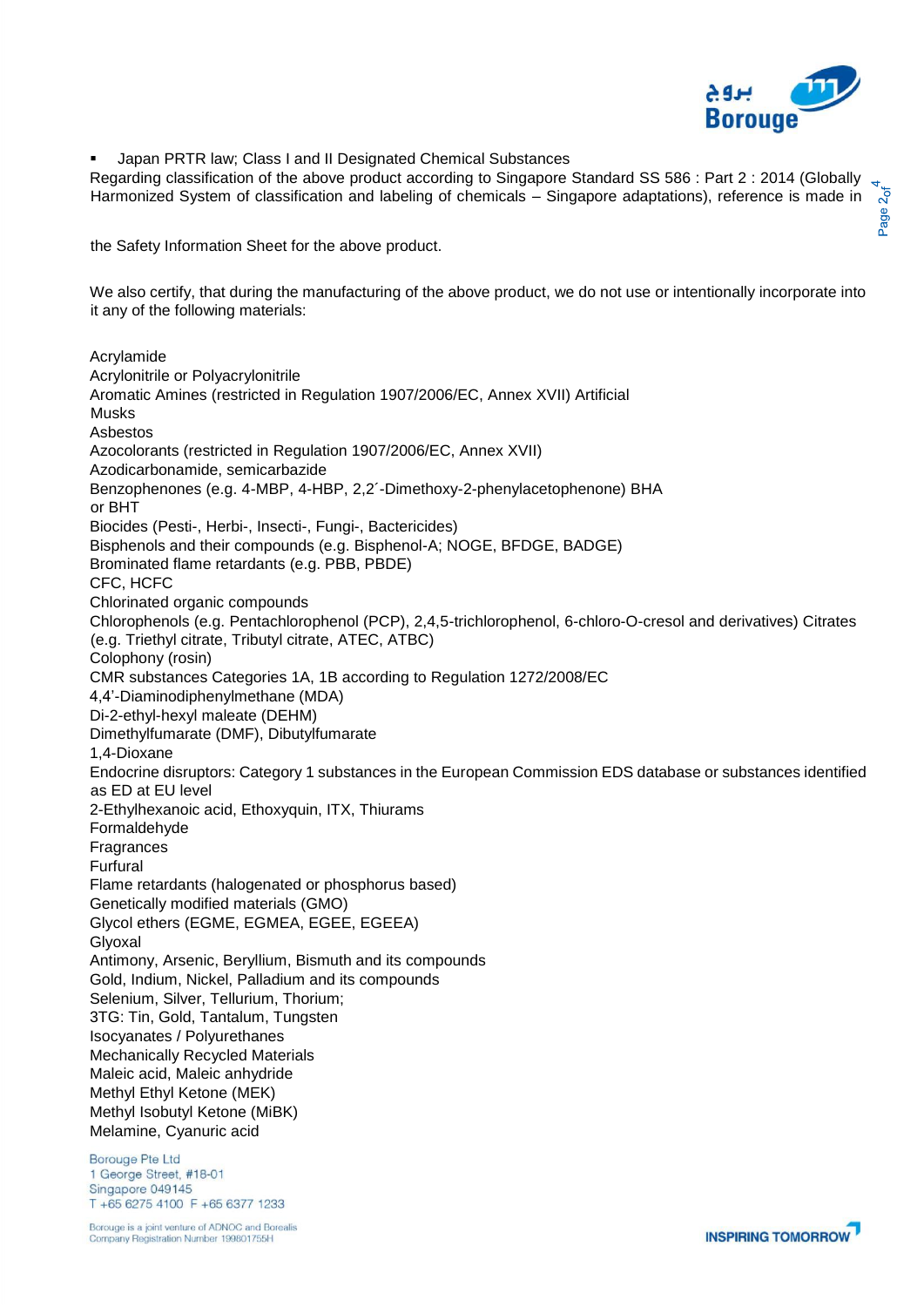

age 3 $\sigma$ f

MOAH (mineral oil aromatic hydrocarbons) Nanomaterials (defined as >50% of particles <100 nm) Natural rubbers, Latex Nitrosamines, Nitrates, Nitrites Oxo-degradable Additive Organotin compounds Octyl- and Nonylphenols and Octyl- or Nonylphenoleth-oxylates; TNPP Parabens Halogenated organic compounds Per- and Poly-Fluoroalkyl Substances - PFAS (e.g. PFOA, PFOS) Phthalates\* Plasticisers (e.g. Adipates, ESBO, Phthalates\*) Polychlorinated Bi-, Terphenyls and Naphthalenes (PCBs / PCTs / PCNs) Polychlorinated dibenzodioxins and dibenzofurans PBT and vPvB substances according to EC Regulation No.1907/2006 (REACH) Polycyclic aromatic hydrocarbons (PAHs) as restricted in Regulation 1907/2006/EC, Annex XVII Radioactive substances Silicones (polysiloxanes) Styrene, Polystyrene SVHC on "Candidate List of Substances of Very High Concern for Authorisation"\* Toluene Thiuram mix Tri-tert-butylphenol UV-hardeners (e.g. ITX, Titanyl-acetylacetone) Vinylchloride, Vinylidenechloride, PVC, CPVC or PVDC

\*) DEP, DEHP may be used in the catalyst system, which may result in traces of these phthalates in the product, typically in concentrations below 1 ppm

The substances used in the manufacturing of the above product, and – so far covered – the basic polymer(s), are listed/exempted in the following chemical inventories:

Australia / AIIC Canada / DSL China / IECSC Japan / ENCS Japan/ ISHL Korea / KECI Philippines / PICCS New Zealand / NZIoC Taiwan / TCSI USA / TSCA (all relevant ingredients designated as active)

Prepared by: Product Stewardship Specialist Date prepared: 30/09/2021 Document No.: CHSE-CS-509 Rev. No.: 1